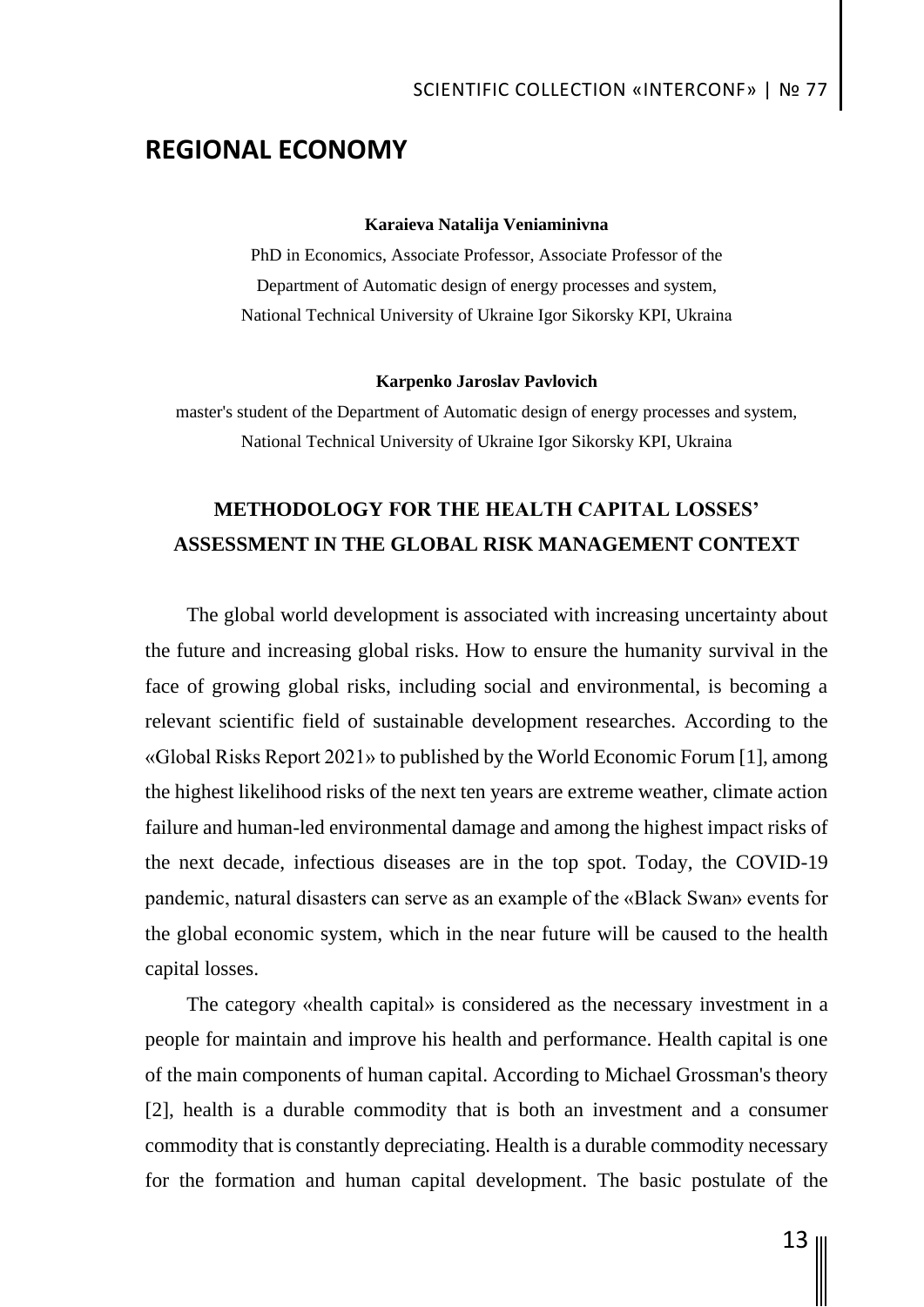### SCIENCE, EDUCATION, INNOVATION: TOPICAL ISSUES AND MODERN ASPECTS

Grossman model arises from the assumption that individuals accumulate health capital *H* in a similar fashion as they accumulate human capital in form of education. In any instant of time, health capital depreciates and is potentially augmented by health investment. The health capital stock of an individual of age *t* thus assesses, in continuous time, according to  $Ht = H_{t-1} + I - \delta$ , in which *I* is investment,  $\delta$  – the depreciation rate. In the Grossman model, human behavior is corresponded to the rational investor behavior, who faces a choice: what he is willing to sacrifice at present to improve his health and increase life expectancy in the future. It should be noted that the scientist did not analyze the problems of the health impact on economic growth and the health capital losses' assessment. But his research has become the basis for considering health as an economic growth important factor. Environmental and social risks insurance is based on the assessment of economic damage from health loss and the statistical life cost.

The general principle of methods for health capital losses' assessment is to assess the cost of lost working time due to the victim incapacity and the cost of dealing with the consequences. The content of the basic methods for the health capital losses' assessment in the Table 1 is presented.

*Table 1*

| <b>Method</b>                  | The matter                                                                                                                                                                                                                                                                                                                                                                                              |
|--------------------------------|---------------------------------------------------------------------------------------------------------------------------------------------------------------------------------------------------------------------------------------------------------------------------------------------------------------------------------------------------------------------------------------------------------|
| Assessment of human<br>capital | Evaluation of lost earnings as a result of illness or premature death<br>due to negative risk events; valuation of one year of life, determined<br>as a ratio from dividing the average annual salary by the coefficient<br>that characterizes the share of wages at the created benefits value;<br>assessment of the tax revenues loss due to lower profits resulted from<br>the loss of working time. |
| Differentiation of<br>wages    | Assessment of the differences in wages in the areas with different<br>levels of negative risk events.                                                                                                                                                                                                                                                                                                   |
| Avoiding expenses              | Evaluation of the cost on disposal activities or reducing the impact of<br>negative risk events.                                                                                                                                                                                                                                                                                                        |
| Costs of disease               | Estimation of lost working days taking into account medical and<br>related additional costs due to negative risk events.                                                                                                                                                                                                                                                                                |
| Contingent valuation           | Establishing the price people are willing to pay to avoid pollution<br>based on surveys.                                                                                                                                                                                                                                                                                                                |

**The basic methods for the health capital losses' assessment**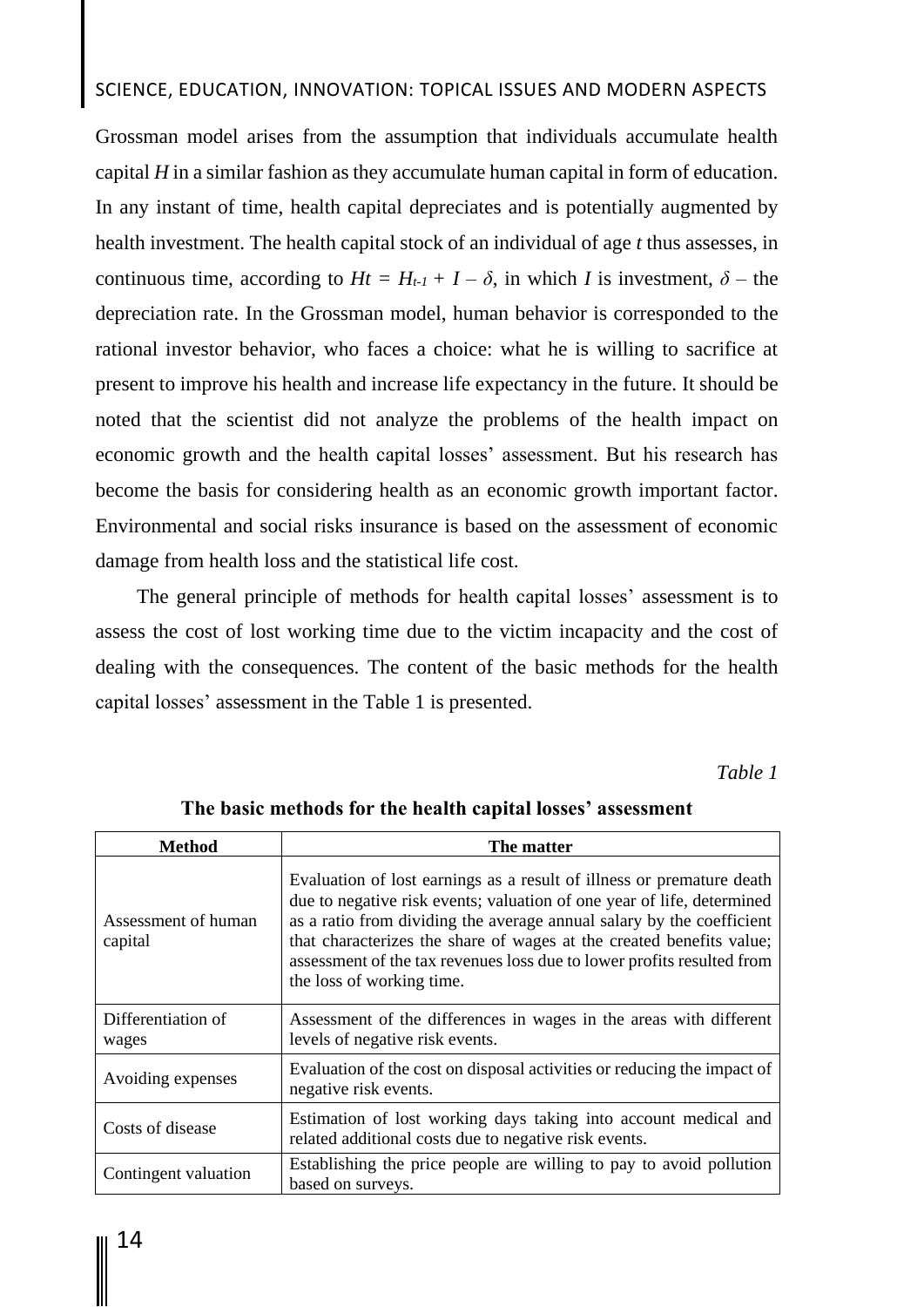The basis of health capital losses' assessment is to account the current and future periods' social costs of health capital loss on the following several organizational and economic levels:

– at the macroeconomic level as the sum of three values - the medical care budgetary costs, temporary working disability payment and compensation to the families due to the breadwinner's loss from the social insurance funds, and the costs (turnout shortage or lost profit in GDP) of production for the period of illness and premature death of the younger and the working age people;

– at the household level (or from the actually patient's own point of view);

– losses from the morbidity rate increases - consist of additional costs for drugs, paid medical services and others (Fig. 1).



Fig. 1. **Structure of economic losses due to negative risk events**

At present, two main areas for the human health capital economic losses' research have been formed. The first area is based on the concept of the disease burden cost, where its' direct and indirect costs are economically estimated. The direct costs are consisted the cost of treatment, care and rehabilitation of patients, other costs fall on the public health protection measures and also on social transfers (disability pension, social security payments). The indirect costs are the lost profits resulting from labor time losses.

The second is based on the human life value concept and is based on the valuation of the human life itself, excluding the cost of healthcare and the social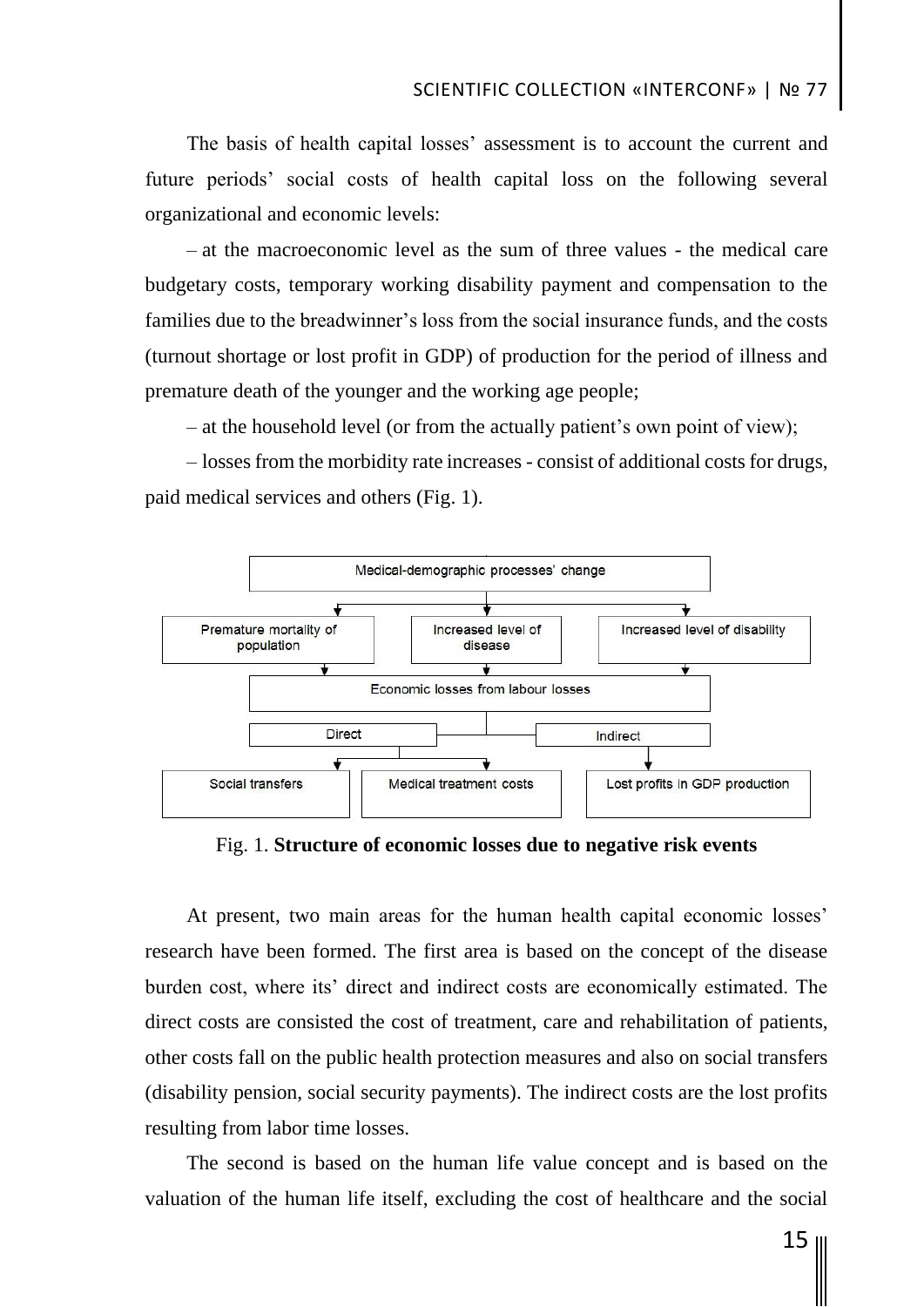### SCIENCE, EDUCATION, INNOVATION: TOPICAL ISSUES AND MODERN ASPECTS

transfers and the losses related to the shortfalls products. This value, for example according to [3], can be calculated by the formula:

$$
PLt = St(Lt - A),
$$

*where PLt - the cost of lost years as a result of death of a person at the age A in the year t; St - the value of a statistical life in the year t; Lt - the life expectancy in the year t; A – the age of the deceased person.* 

*Value PLt characterizes the economic cost to society resulting from the premature death of a person who did not reach the average life expectancy.*

Methodological approaches to assessing the value of statistical life are divided into two directions:

1) the human capital evaluation methods;

2) the willingness to pay evaluation methods (contingent valuation).

Sociological and statistical studies show that people' assessment of their life' costs often corresponds to the size of annual earnings multiple of the size of the average life expectancy. Valuation of the lost years of life has humanitarian nature, as it is designed to reflect the value of every life.

According to structure of economic losses due to negative risk events, the economic damage (*Ed*) from health loss in the year t is equal to:

$$
Ed = Ce (Lt + Dt + Mt),
$$

*where Lt - the total loss from the population morbidity in the year t; Dt - total loss due to disability in the year t; Mt - economic losses resulting from premature mortality of younger and working age population in the year t; Cе - factor that corresponds to the share of the health capital losses due to negative risk events.* 

Disease losses for the year are related to the loss of part of the benefits in the production of GDP, medical expenses and social insurance payments. The damage caused by disability is also characterized by the lost benefit in the production of GDP of the current and future periods, the cost of treatment of the disabled and pensions paid to them. Different groups of disability are established by patients depending on the degree of disability.